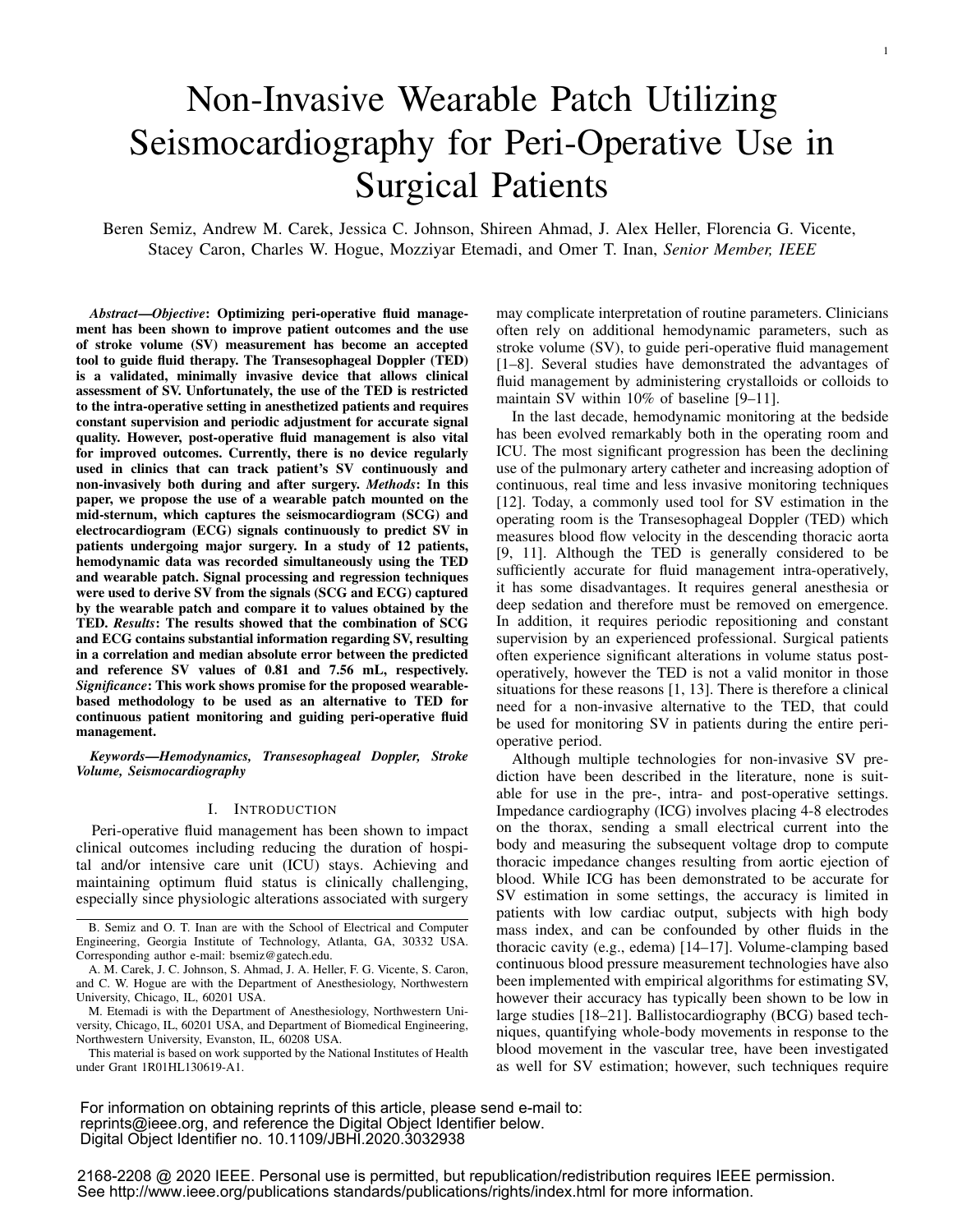cumbersome beds or tables and are thus not well-suited to clinical settings and cannot be applied readily to ambulatory settings [22, 23].

In this study, our primary aim was to develop an alternative to TED, which can track a patient's SV continuously and non-invasively both during and after surgery. Our group has previously developed [24] and studied a wearable patch for ambulatory monitoring in heart failure patients and found that it accurately reflects changes in clinical status [25, 26]. In this proof of concept study, we investigated the feasibility of estimating SV with our wearable patch that measures the seismocardiogram (SCG) and electrocardiogram (ECG) signals in patients undergoing major gynecologic oncology surgery. To achieve this, an end-to-end signal processing and regression-based prediction algorithm using the features extracted from the patch signals was presented. The TED was used as a reference standard against which the estimates from the wearable patch could be compared. With such a mapping function, the wearable patch is expected to enable non-invasive and continuous hemodynamic monitoring and guide fluid management throughout the entire peri-operative phase.

# II. STUDY DESIGN AND SUBJECT DEMOGRAPHICS

This project was conducted under a protocol approved by the Northwestern University Institutional Review Board (STU00204403, approved on 1/18/2017) and all subjects provided written consent. A total of 12 female subjects (Age:  $52.0 \pm 10.1$ , Weight:  $79.2 \pm 23.2$ kg, Height:  $162.6 \pm 5.4$ cm) undergoing major intra-abdominal gynecological oncology surgery participated in the study. The peri-operative care of all subjects was based on the Institutional Enhanced Recovery (ERAS) Protocol for Gynecologic Oncology patients. The protocol included pre-operative hydration and multimodal analgesia. The wearable patch was applied pre-operatively, to the anterior chest of the subject at the mid-sternal level. All patients received an opioid sparing total intravenous anesthetic. The TED was inserted following tracheal intubation. The intravenous fluid therapy protocol was based on the ERAS protocol, guided by the Doppler parameters to maintain an SV greater than 70 mL/beat. Upon emergence from anesthesia, the endotracheal tube and the TED were removed in all subjects. Additionally, post-operative analgesia, intravenous fluid therapy, oral intake and physical activity were based on the ERAS protocol in all subjects.

# *A. Transesophageal Doppler (TED)*

Following endotracheal intubation, the TED (CardioQ-ODM, Deltex Medical, Greenville, SC) was inserted into the esophagus of the subject by an experienced practitioner. Once the appropriate Doppler signal and waveform were obtained, monitoring commenced [9, 27]. Windows (30 second length) of the resulting velocity-time waveform were used to calculate various parameters such as mean acceleration, peak velocity, and stroke distance. SV was calculated from the TED waveform by multiplying the distance a column of blood moves along the aorta at each left ventricular contraction (stroke distance) with a calibration constant (the approximate area of the aorta based on patient age, weight and height).

### *B. Wearable Patch*

The custom wearable patch, which is shown in Fig. 1(a), was applied to the anterior chest of the subject at the midsternal level using three Ag/AgCl ECG adhesive-backed gel electrodes (Red Dot 2560, 3M, Maplewood, MN). It weighs 65 grams and has a diameter of 10 cm, which does not make the subjects uncomfortable during data collection. To capture the ECG, an analog-front-end (AFE) integrated circuit (IC)



Fig. 1. (a) Custom-made patch hardware. (b) A representative beat from the ECG,  $SCG_{x,y,z,total}$  and  $PCG_{\text{sternum}}$  signals (for PCG, only Z-axis is shown as the other axes are less commonly used). The portion within each R-R interval is called a *beat*, which is usually around ∼ 600 - 1000 ms. The R-peak locations on the ECG signal are used to split the SCG into individual beats. The peaks and valleys on the SCG signals correspond to specific cardiac events.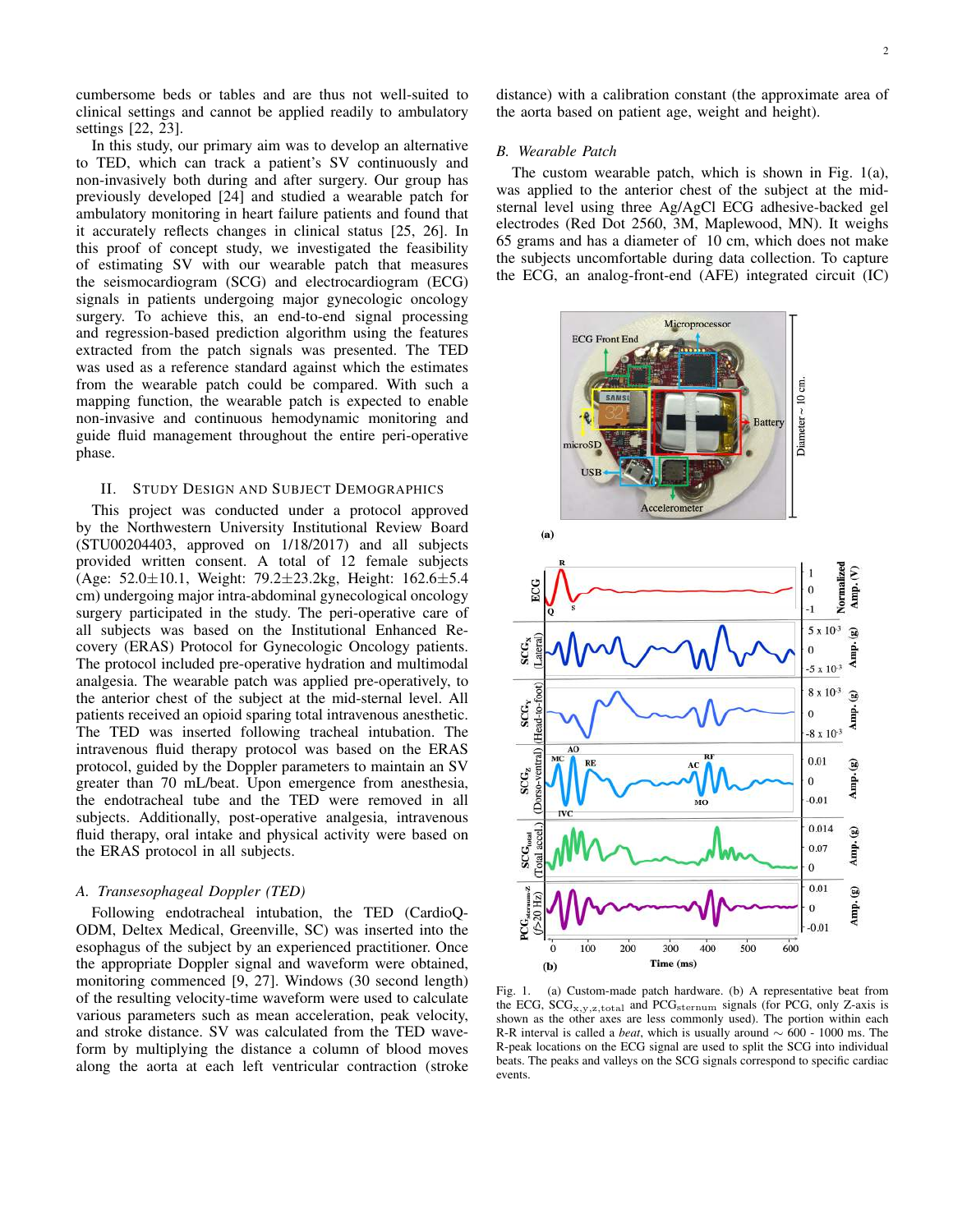

Fig. 2. The block diagram for the data acquisition and signal processing. The wearable patch was mounted on the mid-sternum while the patient was undergoing a surgery. The ECG and  $SCG_{x,y,z}$  signals were recorded throughout the surgery while the SV values were being acquired with the TED. In addition to the  $SCG_{x,y,z}$  signals, the total acceleration magnitude,  $SCG_{\text{total}}$ , was calculated. As the TED was averaging and storing the SV values every 30 seconds, the ECG and  $SCG_{x,y,z,total}$  signals were split into 30 seconds-long segments. Within each segment, the R-peak locations were found on the ECG and used to detect the individual beats on the SCG<sub>x,y,z,total</sub>. The ensemble average of the detected beats was calculated, so per segment there was one single ensemble averaged frame for each axis. In total 65 features were extracted for the analysis. Then a random forest regression model was trained to predict the corresponding SV values.

with on board analog-to-digital converter, ADC, (ADS1292 Texas Instruments, Dallas, TX), which connects to these three electrodes, was used. Each electrode corresponds to either the positive reference, negative reference, or right-leg drive.

While the ECG waveform measures the *electrical* activity of the heart, the SCG waveform assesses the *mechanical* motions and corresponds to the local thoracic vibrations originating from the contraction of the heart and ejection of blood from the ventricles. An SCG waveform is generated for each contraction, which is characterized by several peaks and valleys. A tri-axial ultralow noise accelerometer (ADXL355, Analog Devices, Norwood, MA) is used to capture the SCG signals in lateral (X-axis), head-to-foot (Y-axis) and dorso-ventral (Z-axis) directions. SCG components each having a specific morphology, can be observed in all three axes as shown in Fig. 1(b), [23, 28].

The patch includes an ATSAM4LS8B (Microchip Technology, Chandler, AZ) to sample all sensors (ECG at 1kHz and the accelerometer at 500 Hz) and to save the data to an on-board microSD card. When interfaced with a computer through a microUSB port, HeartPulse App (Department of Anesthesiology,

Northwestern University, Chicago, IL) communicates with the microcontroller to download and subsequently delete the data on the microSD card. Additionally, the inserted microUSB interfaces with the battery charger (BQ24232RGTR, Texas Instruments) to charge the 150 mAh battery. The battery life of the patch is approximately 48 hours, which is more than adequate to record the data for the entirety of most surgeries and the first post-operative day.

## *C. Pre-processing and Signal Segmentation*

The  $SCG_{x,y,z}$  and ECG signals were filtered using finite impulse response (FIR) Kaiser-window band-pass filters (1- 45 Hz and 0.5-40 Hz, respectively) to reduce the motion artifacts while preserving the shape of the signals. These cut-off frequencies were determined based on the existing literature [29, 30]. With these cut-off values, low frequency noise caused by respiratory chest wall movements was also attenuated as these movements are usually observed below 0.5 Hz [31, 32]. In addition to the  $SCG_{x,y,z}$  signals, the total acceleration magnitude,  $SCG<sub>total</sub>$ , was calculated using the formula  $\sqrt{SCG_x^2(t) + SCG_y^2(t) + SCG_z^2(t)}$ , where  $SCG_x(t)$ ,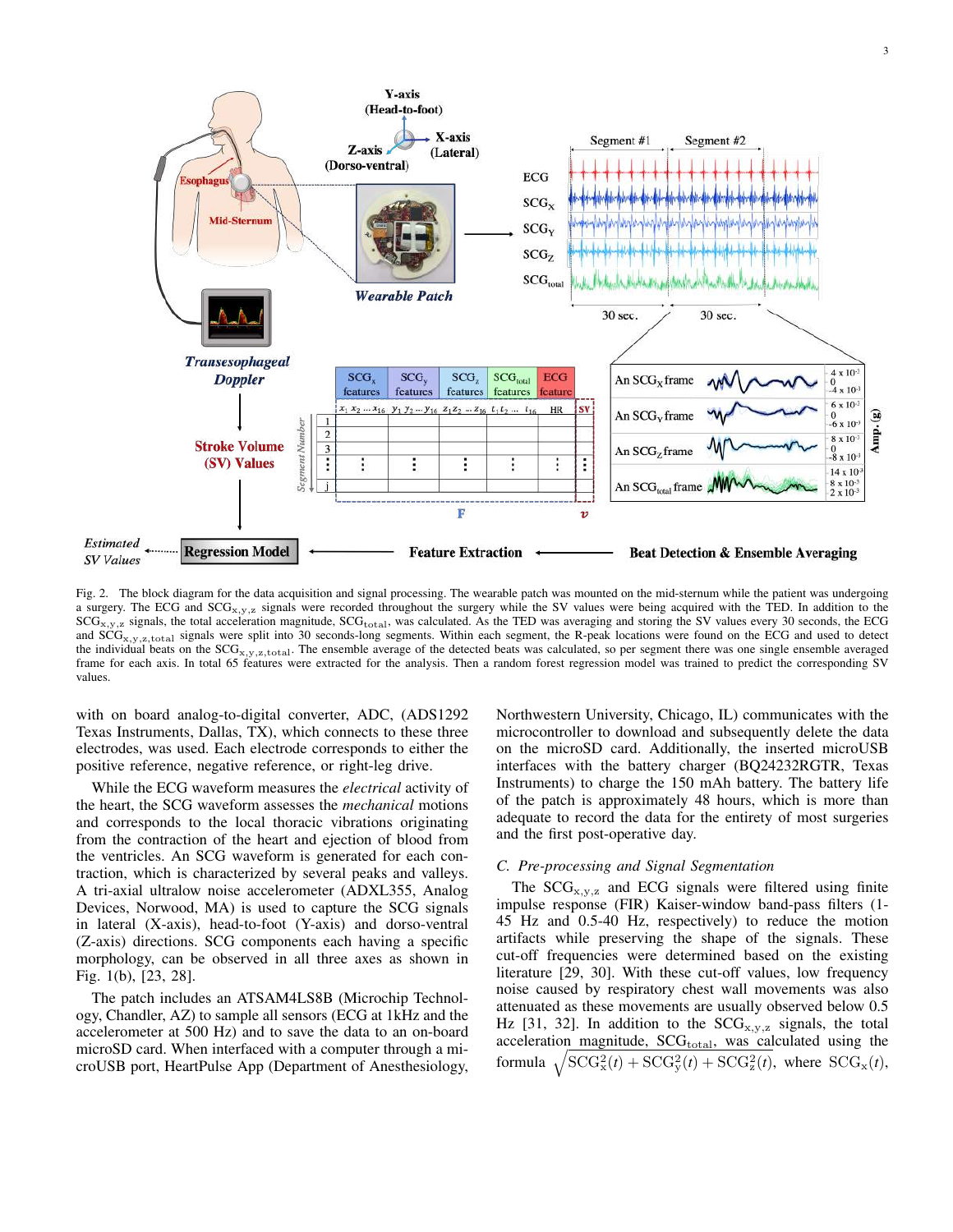$SCG_v(t)$  and  $SCG_z(t)$  represent the acceleration measured in the X, Y, Z directions at time instant  $t$  (Fig. 1(b)). This new signal represents the total physical activity of the heart by assessing the spatial curve of the displacement vector instead of separating the vector space into individual axis components [30, 33]. The TED and patch clocks were aligned using the corresponding timestamps in the stored data. The heart rate (HR) and SV values were obtained from the TED as the reference values. Since the TED averages and updates the HR and SV every 30 seconds, the  $SCG_{x,y,z,\text{total}}$  and ECG signals obtained from the wearable patch were processed in a similar manner. The ECG and  $SCG_{x,y,z,\text{total}}$  signals were split into 30 seconds long *segments* to ensure coherence with the TED measurements (Fig. 2).

The first 20 minutes (data recorded during pre-incision) was considered as *baseline* or *pre-incision* data. For the intraoperative data, the patch signals were segmented into nonoverlapping segments in accordance with the TED clock as previously explained (Fig. 2). The average number of intraoperative data points was  $228 \pm 128$  (min:62, max:418). The differences between the number of data points were due to either the varying length of the surgeries or loss in TED/patch signals. For the pre-incision data, a different signal segmentation method was employed to increase the number of instances. As the TED updates the SV and HR values every 30 seconds, there were 40 data points in each of the pre-incision SV and HR vectors. Cubic spline interpolation was applied on these SV and HR vectors in order to artificially increase the number of data points. Cubic spline interpolation was chosen as it has been found to be an effective and computationally efficient method in the literature [34, 35]. It fits a series of unique cubic polynomials between adjacent pairs of points, so that a smooth and continuous curve is obtained [36]. From the interpolated SV and HR curves, equally spaced data points were obtained to increase the frequency of the SV and HR readings. The interval was selected as 3 seconds, so that the reference SV and HR values could be updated every 3 seconds, rather than every 30 seconds. The pre-incision  $SCG_{x,y,z,\text{total}}$  and ECG signals were segmented in accordance with these interpolated SV and HR values. A moving 30 seconds long window with 90% overlap (i.e. step size of 3 seconds for coherence with the interpolated SV and HR values) was applied on the  $SCG_{x,y,z,\text{total}}$  and  $ECG$ signals to obtain the segments (Fig. 3).

#### *D. Feature Extraction*

The R-peaks of the ECG were detected using a simple peak detection algorithm within each segment. The peaks were used to extract individual beats of the SCG in each of the three axes. These beats were then truncated to a length of 600 ms and ensemble averaged to produce a single averaged *beat*, or *frame*, per each segment for all three directions [37]. Additionally, for each segment, the average R-R interval duration  $(t_{RR})$  was calculated using the ratio 60 /  $t_{RR}$  to obtain the average HR in beats per minute (bpm). These HR values were compared with the reference HR values obtained from the TED, and any 30 seconds-long segment was discarded from the analysis unless the reference and calculated average HR values were in 10% agreement.



Fig. 3. Cubic spline interpolation was performed on the pre-incision SV and HR vectors to increase the number of instances. From the interpolated SV and HR curves, equally spaced (3 seconds) data points were obtained to increase the frequency of the SV and HR readings. Similarly, the patch signals were segmented using a 30 seconds long moving window with 90% overlap (step  $size = 3 seconds.$ 

TABLE I. FEATURES EXTRACTED FROM THE SIGNALS

|                                            | <b>Feature Names</b>                                                                                                                      | Number of<br>Features  |
|--------------------------------------------|-------------------------------------------------------------------------------------------------------------------------------------------|------------------------|
| $SCG_{x,y,z,\text{total}}$<br>$0 - 250$ ms | First and second largest maxima (amp. and loc.)<br>First and second largest minima (amp. and loc.)<br>RMS power<br>Peak-to-peak amplitude | 10<br>$(4$ signals=40) |
| $SCG_{x,y,z,\text{total}}$<br>250-500ms    | Largest maximum (amp. and loc.)<br>Largest minimum (amp. and loc.)<br>RMS power<br>Peak-to-peak amplitude                                 | $(4$ signals= $24)$    |
| ECG                                        | Average HR derived from R-R interval length                                                                                               |                        |
| Total                                      |                                                                                                                                           | 65 features            |

SCG signals are characterized by several peaks and valleys, which are labeled in Fig. 1(b) based on their corresponding physiological events: MC (mitral valve closure), IVC (isovolumetric contraction), AO (aortic valve opening), RE (rapid ejection), AC (aortic valve closure), MO (mitral valve opening), and RF (rapid filling) [23]. In the current analysis, the peaks or valleys were not matched with specific cardiac events as the cardiac events points are subject specific and prone to instability. Such instability may occur because, 1) SCG signals have high inter-subject variability and it is not always possible to detect these points accurately, 2) SCG signal morphology may change depending on the position of the subject or the location of the patch, 3) The current data set consists of subjects undergoing surgery rather than healthy subjects, and thus the subjects' physiological state is not as stable as for healthy subjects. Thus, there was a need to account for instability of the signal morphology in the proposed methodology [28, 38]. Accordingly, rather than putting emphasis on specific physiological points (AO, MC, etc.), the methods in the literature were followed [37, 39] and a new feature set was defined consisting of maxima and minima points of the signal (instead of matching the peaks or valleys with underlying physiological events).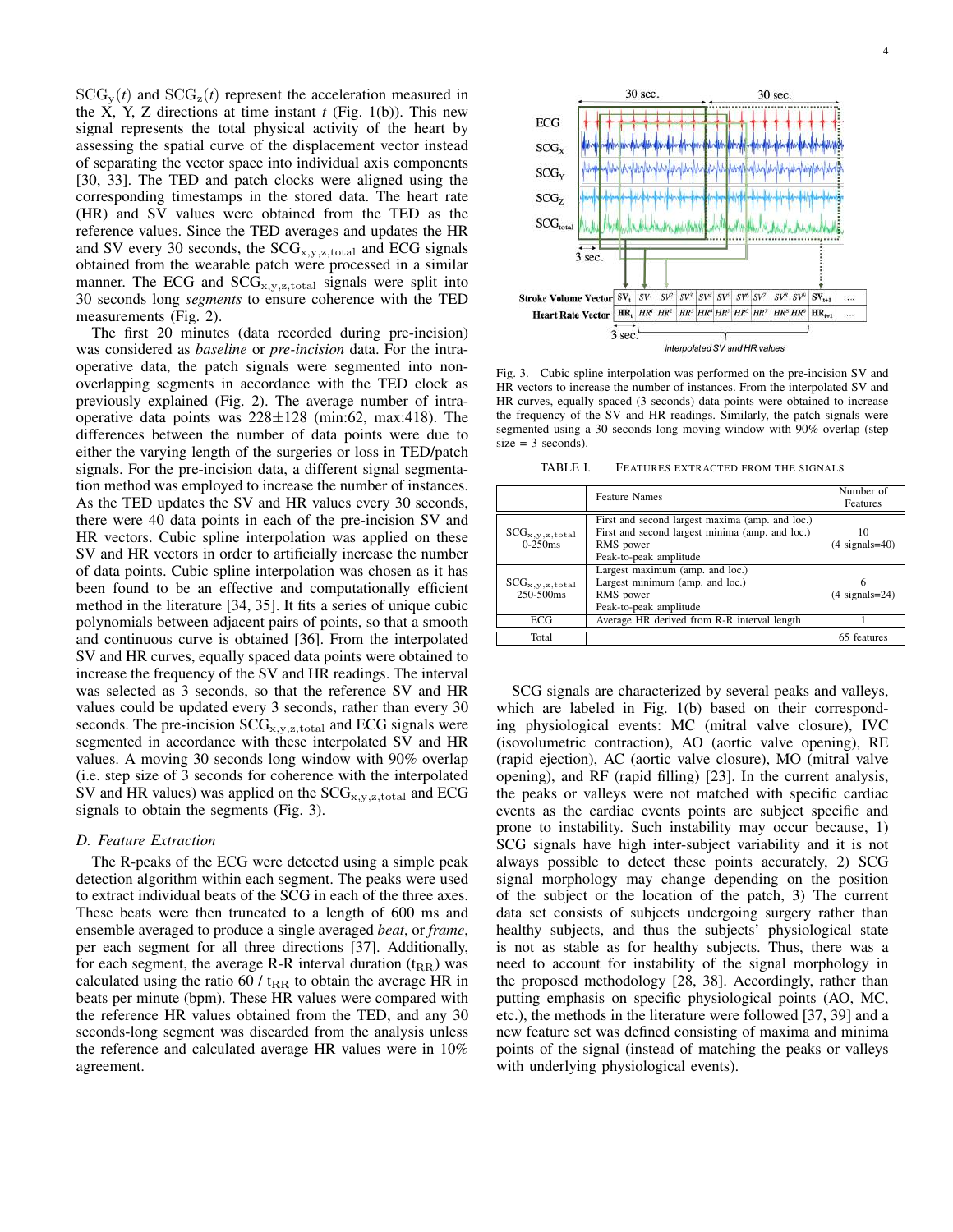A total of 65 features were extracted for the analysis (Table I): 64 of these features were from the  $SCG_{x,y,z,total}$ frames, i.e. 16 features were extracted from each SCG signal. These features included maxima-minima amplitudes and locations, powers, and peak-to-peak amplitudes. As the final feature, calculated average HR values were used. All features were stored in a matrix, and the same feature extraction procedure was repeated for each subject. For  $n^{th}$ subject, we denote the feature matrices obtained from the pre-incision and intra-operative data by  $\mathbf{B}_n$  and  $\mathbf{S}_n$ , respectively. A sample feature matrix is shown in Fig. 2. In these feature matrices, each row corresponds to a 30 seconds-long segment, and is of the form:  $(\mathbf{F}_j, v_j)$ , where  $\mathbf{F}_j = (x_{j,1}, x_{j,2}, ..., y_{j,1}, y_{j,2}, ..., z_{j,1}, z_{j,2}, ..., t_{j,1}, t_{j,2}, ..., \text{HR})$ are the 65 features extracted as described in the previous section, and  $v_i$  is the SV values we obtained from the TED.

#### *E. Regression Model and Validation*

Random forest-based regression was used to estimate SV values as it can achieve high accuracy without overfitting. In this method, rather than relying on a single tree, multiple trees are bootstrapped by using randomized subsets drawn from the original dataset. The trees are trained in parallel independently and their final predictions are averaged to obtain the predicted target value [40, 41]. During the training phase, the model learned the relationship between the reference SV values and extracted features. This trained model was then used to predict the SV values for the incoming unseen segments.

The model was validated using leave-one-subject-out crossvalidation (LOSO-CV). The feature matrices obtained from each subject from the pre-incision and intra-operative data were called as  $\mathbf{B}_n$  and  $\mathbf{S}_n$ , respectively. In each fold *i*, we left the intra-operative data  $(S_i)$  from the  $i^{th}$  subject out and trained our model using the remaining  $S_n$ , where  $n \neq i$ , and all pre-incision data  $(\mathbf{B}_n)$ . This effectively simulates the clinical scenario of requiring a calibration period with TED  $B_i$  after which time the TED would no longer be required intra- or post-operatively. The combination of these matrices and the corresponding SV values were the training data and training targets, respectively. The model was then tested on  $S_i$  and the predicted SV values were stored. A simplified representation of the proposed LOSO-CV framework is presented in Fig. 4. The same procedure was repeated for each subject.

The correlation coefficient (r-value) and the median absolute error (MedAE) between the reference and predicted SV were computed to assess the performance of the model. Beyond correlation, Bland-Altman methods were used to quantify the agreement between the SCG-based SV values and the reference standard values from TED [42]. Although a Bland-Altman plot presents the bias and limits of agreement, it does not provide direct information on whether the difference between the reference and predicted values is clinically acceptable. The most important reason is inter-subject variability, i.e. one limit of agreement might be acceptable for a subject with high SV, but it may be too high for a subject with low SV [43]. One of the methods to overcome this problem is to calculate the percent error (PE) for each subject, i.e. dividing



Fig. 4. A simplified representation of how leave-one-subject-out crossvalidation (LOSO-CV) was performed. In each fold, intra-operative data from one subject was left out  $(S_i)$ . The model was trained using the remaining  $S_n$ where  $n\neq i$  and all  $\mathbf{B}_n$ . The model was then tested on  $\mathbf{S}_i$  and the predicted SV values were stored. This step was repeated for each subject.

the limits of agreement by the mean reference SV value [43, 44]. This error should be within  $\pm 30\%$  to consider the new method as "interchangeable" with the reference method. It should be noted that in this study, rather than using the limits of agreement across all subjects, each subject's own limits of agreement and mean reference SV value were used to remove the effect of inter-subject variability. In the MedAE calculation, first the prediction error, i.e. the difference between the reference and predicted SV values of all segments from all subjects, was calculated. Then the absolute value of the errors was computed, and their median was calculated. This yielded the MedAE of the model. MedAE was selected rather than mean error to reduce sensitivity of the assessment to outliers.

# *F. Elucidating Mechanistic Insight Regarding Stroke Volume Correlations to SCG*

The analysis pipeline was built using the features from both SCG and ECG signals as explained in the previous section. To show that SV prediction would benefit from an electromechanical approach rather than relying only on electrical or mechanical schemes, different models were trained using: (i) features from SCG axes (only mechanical), (ii) features from ECG, i.e. HR (only electrical), and (iii) features from SCG axes and ECG together (the electro-mechanical approach presented in the previous section). Then the performance metrics described above (correlation coefficient and MedAE) were calculated.

In addition, the importance of using multiple directions of acceleration (dorso-ventral, lateral, and head-to-foot), and their effect on the regression result were examined to investigate which acceleration direction(s) provide(s) better mechanistic insight into the physiological underpinnings of the signal. Different models were trained using the features derived from each direction (or their combinations) and the correlation coefficient and MedAE value were calculated.

After investigating the effect of acceleration direction, each feature's individual contribution to SV prediction was calculated by obtaining the feature importance scores from the random forest model. In each tree, every node splits the values of a feature based on impurity (variance) criteria, so that the similar feature values are grouped under the same set. Therefore, feature importance scores can easily be obtained by calculating each feature's contribution to decreasing the weighted impurity [45]. Leveraging this fact, the feature importance scores were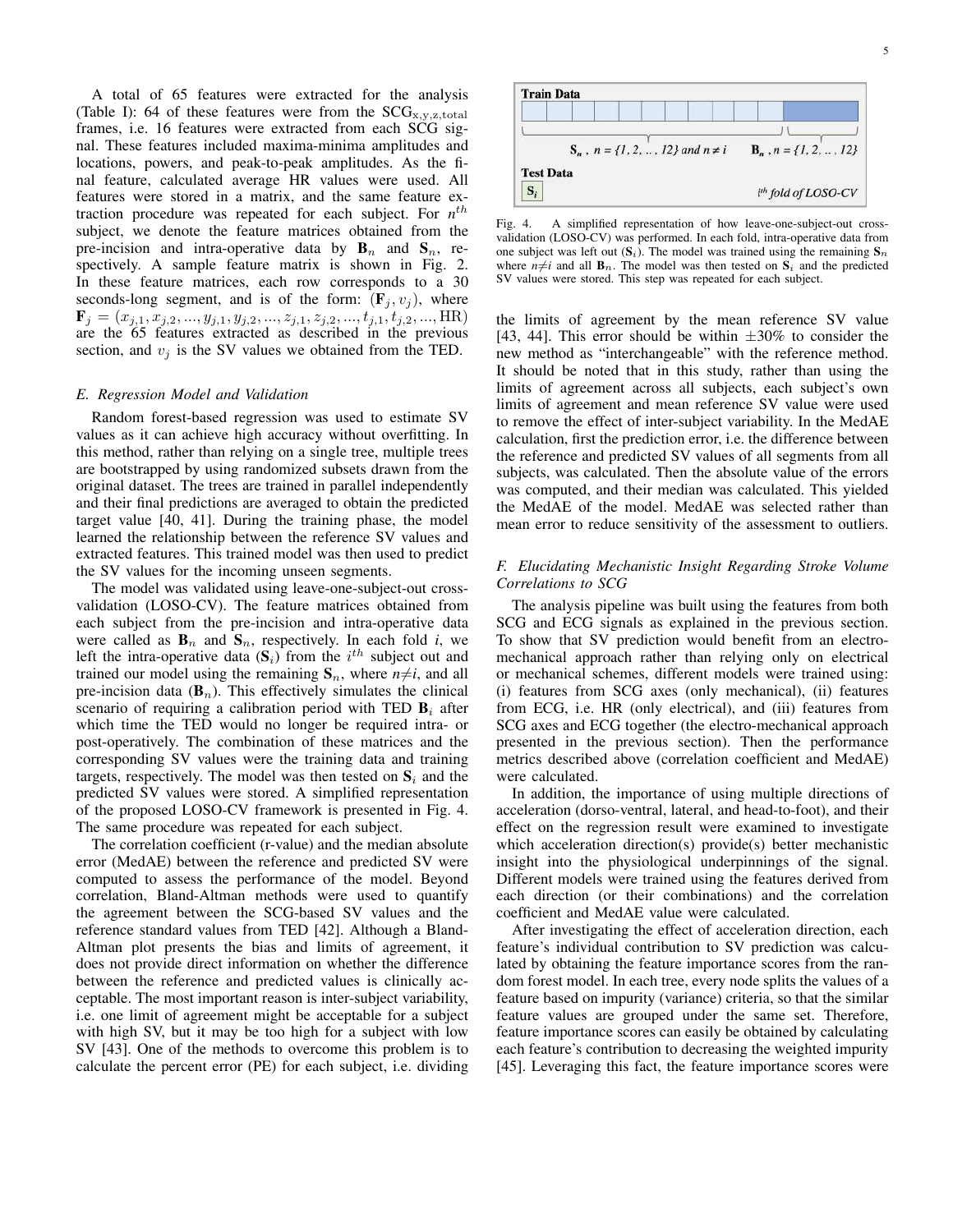obtained from the model and ranked in descending order. While calculating the feature importance scores, two different approaches were employed to investigate the bias and outlier effects on the model: (i) obtaining the feature scores in *each fold* and averaging them across all folds, (ii) re-training the random forest model on the *whole* dataset and computing the feature importance scores.

Finally, to investigate feature contributions further, the Pearson correlation coefficients between feature pairs were calculated. Pearson correlation analysis measures the strength and direction of the relationship between two variables [46]. If any feature pair has an absolute correlation coefficient close to 1 (high correlation), this means that these two features are linearly dependent and have almost the same effect on the dependent variable, in this case: SV. On the other hand, having lower absolute correlation coefficient means that these two features have distinguishable effect on the dependent variable. Thus, having less correlated features, and therefore diversification within a feature set, is actually better for information gain, thus model training.

#### *G. Comparison with State-of-the-Art*

*1) Contribution of the Acoustic and Vibration Components:* In the literature, it was shown that the SCG signal is composed of two main components: low frequency (i.e. vibration,  $1 < f < 20$ Hz) component emerging from the cardiac output and high frequency (i.e. acoustic,  $f > 20$ Hz) component originating from the heart sounds [47, 48]. The latter is also known as the phonocardiogram (PCG) waveform (Fig. 1(b)). In this paper, in addition to investigating the SCG signal as a whole, the individual contributions of the PCG and vibration components were also investigated. However, it should be noted that the sensor placement was not optimized for PCG and thus it is not quite a fair head to head comparison.

In accordance with the frequency cut-off presented in the literature, the SCG signals were split into PCG and vibration segments:  $f > 20$ Hz (PCG<sub>sternum</sub>) and  $1 < f < 20$ Hz  $(SCG_{vib})$ . Again, the lower frequency cut-off was selected as 1 Hz to remove any chest movements originated from respiration (generally  $f < 0.5$ Hz) [31]. After segmenting the  $SCG_{x,y,z,\text{total}}$  signals into PCG and vibration segments, the whole analysis pipeline was run with the same features and same ML model *(random forest including 20-min of calibration*) for PCG<sub>sternum</sub>, SCG<sub>vib</sub>, and the combination of PCG<sub>sternum</sub> and SCG<sub>vib</sub> cases.

*2) Comparison with the Existing Literature:* Previously the relationship between SCG and SV was investigated in 8 individuals by recording their uni-axial SCG signals (using 393C, PCB Piezotronics) in two separate sessions at least a day apart [49]. In that study, the following features were extracted from each beat: the time between the ECG R-wave and the opening of mitral valve  $(t_{\text{MO}})$ , the maximum of rapid ejection ( $RE_{\text{max}}$ ) and the slope of its increase  $(m_{RE})$ , the area under curve during rapid systolic ejection ( $AUC_{RE}$ ), isovolumic contraction time  $(t_{MC-AO})$  and its slope  $(m_{MC-AO})$ , systolic ejection time  $(t_{\text{AO}-\text{AC}})$  and isovolumic relaxation time ( $t_{\text{AC}-\text{MO}}$ ). For each subject, a *linear regression model* was trained on the first recording session and the second session was used for testing.

To provide a fair comparison with [49], the points corresponding to the cardiac events (the features above) were extracted from each of the  $SCG_{x,y,z,\text{total}}$  signals. Then for each subject, the first half of the SCG signal was used to train a linear regression model and the second half was used for testing the model. It should be noted that there were several differences in the experimental setups of this study and the one being compared. In this study, (i) the recordings were taken at a *single session* where the subjects were *undergoing surgery* (i.e. their hemodynamic state was varying), (ii) instead of a uni-axial accelerometer, a *3-axis accelerometer* was used, (iii) the features were extracted from the ensemble averaged frames derived from 30-sec long segments as the TED was updating the SV every 30 seconds.

## III. RESULTS AND DISCUSSION

#### *A. Machine Learning Based Estimation of Stroke Volume*

The regression model trained on the combination of the SCG and ECG features was correlated to the TED reference standard  $(r = 0.81)$  with a relatively low MedAE (7.56 mL) across all subjects. Using the cardio-mechanical information only (i.e., SCG signal features alone) resulted in a correlation value of 0.67 and a MedAE of 9.51 mL, whereas using only the electrical (ECG) information resulted in a correlation value of 0.31 and a MedAE of 14.75 mL. Fig. 5(a) provides the regression plot for the electro-mechanical approach, with each subject represented by a different color for ease of visualization.

The results of this study demonstrated that the combination of the SCG and ECG features contains salient information for enabling estimation of SV with sufficiently high correlation and low MedAE across all subjects. The error is higher in SV values greater than 100 mL, and in particular quite high for SV values above 150 mL. According to the Bland-Altman results (Fig. 5(b)), the differences between the reference and predicted SV values are closer to zero within the 60-100mL range, which justifies that the model achieves higher prediction performance within this range. Most of the data points are within the 95% confidence interval (limits of agreement: +33.08mL and -32.86mL), and the scatter around the bias line (mean difference: 0.11mL) increases as the average SV increases, demonstrating that the variability is not consistent throughout the graph. One reason for the greater error at higher values of SV is the high inter-subject variability in the dataset, as shown with different colors in Fig. 5(a,b); since most of the datapoints at these higher values of SV were from one subject, the model trained on other subjects with lower SV values did not perform as well for this case. In addition to the Bland-Altman plot, PE for each subject was calculated to investigate whether the proposed algorithm could be considered as "interchangeable" with the reference method. This analysis resulted in average PE of  $37.5 \pm 22.45$  for the lower limit (6 subjects being  $\langle \% 30 \rangle$ , and  $25.6 \pm 16.7$  for the upper limit (9 subjects being  $\langle \% 30 \rangle$ .

## *B. Interpretation of Acceleration Directions and Features*

In contrast to the ECG signal which has been studied for more than a century and is well understood regarding its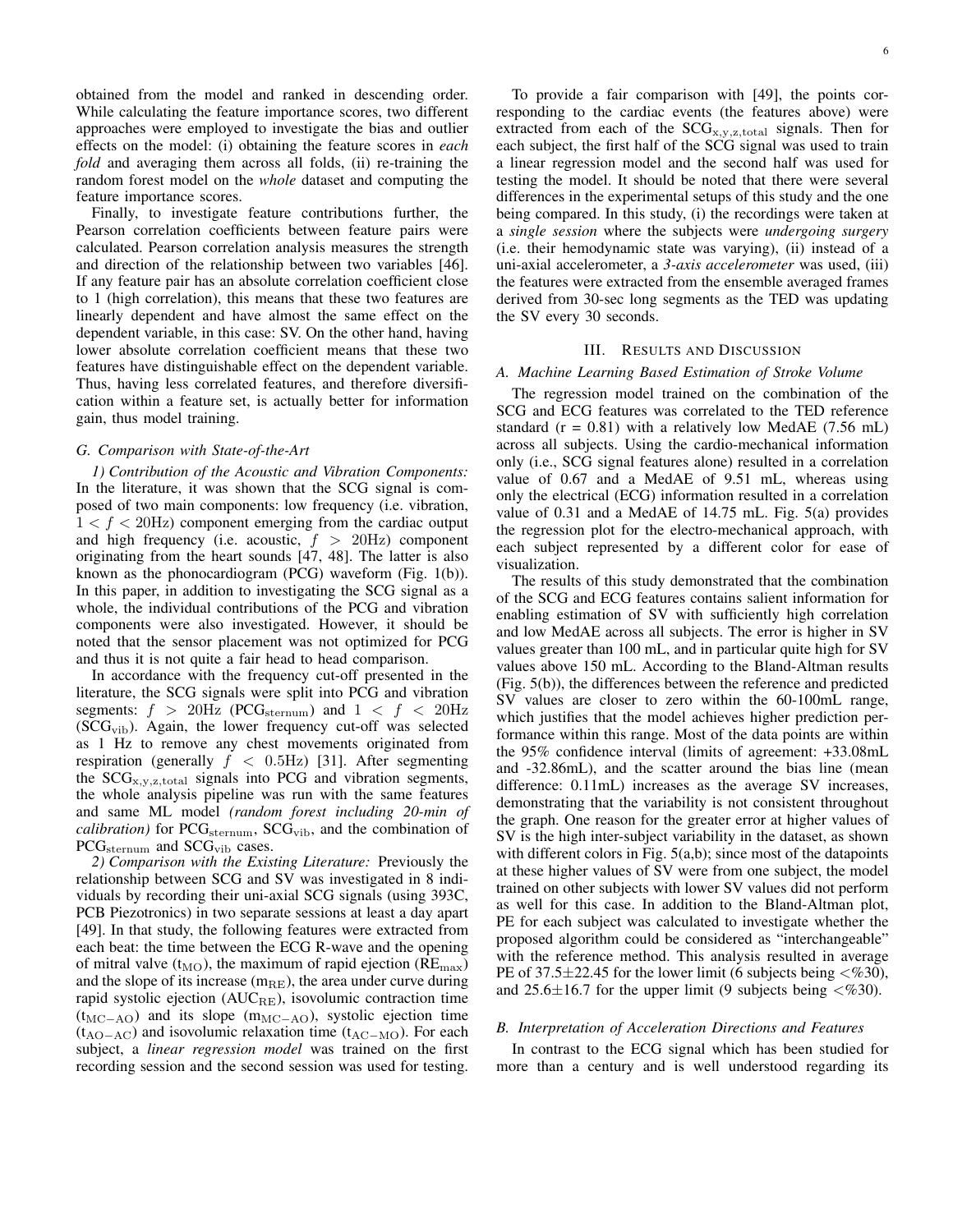

Fig. 5. (a) The reference vs. predicted SV values are presented. 65 features were extracted and used to train a random forest regression model. This resulted in a correlation coefficient (r-value) of 0.81 and MedAE of 7.56 mL. (b) The Bland-Altman graph for the reference and predicted SV values. Horizontal line in the middle represents the bias line, whereas the area between the upper and lower horizontal lines represent the 95% confidence interval, *(mean* ± *2\*standard deviation)*.

mechanistic underpinnings, the SCG signal is not as well characterized. The literature reports that the dorso-ventral component of the signal represents a combination of body acceleration responses to both heart and blood movement in the thoracic cavity [23]. Our group has previously reported that the head-to-foot component may better reflect blood movement [25]– due to the anatomical alignment of the aorta and the large component of the body acceleration that is originated from the change of direction of blood through the aortic arch – and thus a sub-hypothesis of this work aimed at elucidating physiological mechanistic insight was that the head-to-foot SCG components would better reflect hemodynamic forces (e.g., stroke volume). In the current study similarly, a relatively higher correlation was obtained between the predicted and reference SV values when the features from the head-to-foot axis were used to train the model  $(r=0.65)$  compared to the

TABLE II. EXPERIMENTS WITH AXIS-COMBINATIONS

|                                    | Correlation (r-value) | MedAE (mL) |  |  |
|------------------------------------|-----------------------|------------|--|--|
| $SCG_{x}$                          | 0.22                  | 13.76      |  |  |
| $SCG_{V}$                          | 0.65                  | 12.46      |  |  |
| SCG <sub>z</sub>                   | 0.50                  | 10.86      |  |  |
| $SCG_{\text{total}}$               | 0.56                  | 10.49      |  |  |
| ECG (HR)                           | 0.31                  | 14.75      |  |  |
| $SCGx$ and ECG                     | 0.58                  | 9.64       |  |  |
| $SCGv$ and ECG                     | 0.74                  | 8.44       |  |  |
| $SCGz$ and ECG                     | 0.67                  | 9.29       |  |  |
| $SCGtotal$ and ECG                 | 0.71                  | 9.65       |  |  |
| $SCG_{x,y}$                        | 0.48                  | 10.81      |  |  |
| $SCG_{x,z}$                        | 0.53                  | 11.80      |  |  |
| $SCG_{y,z}$                        | 0.61                  | 10.94      |  |  |
| $SCG_{X,Y}$ and ECG                | 0.77                  | 7.93       |  |  |
| $SCG_{X, z}$ and ECG               | 0.74                  | 8.73       |  |  |
| $SCG_{V,Z}$ and ECG                | 0.73                  | 8.86       |  |  |
| $\rm{SCG}_{x,y,z}$                 | 0.64                  | 10.63      |  |  |
| $\rm SCG_{x,y,z,total}$            | 0.67                  | 9.51       |  |  |
| $SCG_{x,y,z}$ and ECG              | 0.80                  | 7.61       |  |  |
| $SCG_{x,y,z,\text{total}}$ and ECG | 0.81                  | 7.56       |  |  |

TABLE III. RANDOM FOREST FEATURE IMPORTANCE RANKING

| <b>Feature Names</b>         | Normalized Feature Scores |  |  |  |
|------------------------------|---------------------------|--|--|--|
| Wearable Heart Rate (HR)     | 0.314                     |  |  |  |
| 0-250ms, First Min. Amp, Z   | 0.125                     |  |  |  |
| 0-250ms, First Max. Amp, X   | 0.079                     |  |  |  |
| 0-250ms. Peak-to-Peak. Y     | 0.050                     |  |  |  |
| 0-250ms, First Min. Loc, X   | 0.048                     |  |  |  |
| 0-250ms, First Min. Loc, Z   | 0.041                     |  |  |  |
| 0-250ms, First Min. Loc, Y   | 0.035                     |  |  |  |
| 0-250ms, Second Max. Amp, Z  | 0.026                     |  |  |  |
| 0-250ms. First Max. Loc. Z   | 0.024                     |  |  |  |
| 0-250ms, First Max. Amp, Z   | 0.020                     |  |  |  |
| 250-500ms. Peak-to-Peak. Y   | 0.017                     |  |  |  |
| 0-250ms, RMS Power, Y        | 0.014                     |  |  |  |
| 250-500ms, First Min. Amp, Z | 0.013                     |  |  |  |
| 250-500ms, First Min. Amp, Y | 0.013                     |  |  |  |
| 0-250ms, Second Min. Amp, Y  | 0.012                     |  |  |  |

dorso-ventral  $(r=0.50)$  or lateral  $(r=0.22)$  axes. In contrast, the dorso-ventral axis, which represents a combination of body acceleration responses to both heart and blood movement in the thoracic cavity, resulted in smaller MedAE (10.86 mL) compared to other axes. When the total heart activity signal was used, the correlation and MedAE values were calculated as 0.56 and 10.49mL, respectively. The regression results of the models trained using features from each SCG axis and their combinations are presented in Table II.

Each feature's contribution to SV prediction was investigated by analyzing the feature importance scores obtained from the random forest models. Regardless of the method used (averaging across folds vs. re-training on the whole dataset), the same features were obtained as the top 15 most important features. In Table III, the importance scores from the first method (averaging across all folds) are presented. The feature which has the highest importance is heart rate obtained from the patch ECG. This is followed by the amplitude of the minimum point within the first 250 ms of the dorso-ventral signal. From a physiological perspective, this point corresponds to the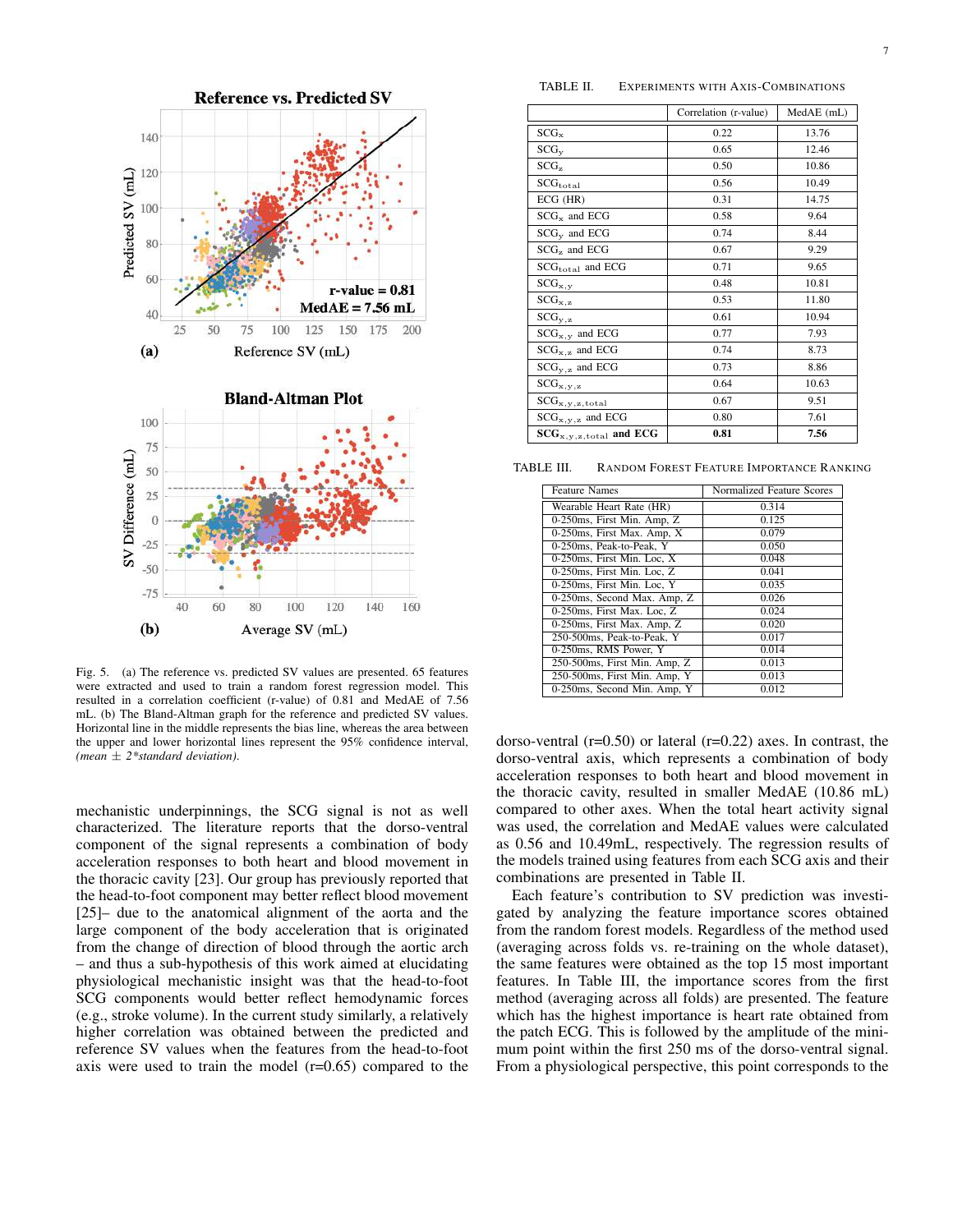TABLE IV. COMPARISON WITH STATE-OF-THE-ART

| Contribution of the Acoustic and Vibration Components ( $SCG_{x,y,z,\text{total}}$ and ECG) |                 |                   |                 |                   |                  |                   |                                          |                   |  |  |  |
|---------------------------------------------------------------------------------------------|-----------------|-------------------|-----------------|-------------------|------------------|-------------------|------------------------------------------|-------------------|--|--|--|
|                                                                                             | Correlation     |                   |                 | MedAE             |                  |                   |                                          |                   |  |  |  |
|                                                                                             | (r-value)       |                   |                 |                   | (mL)             |                   |                                          |                   |  |  |  |
| PG <sub>sternum</sub>                                                                       | 0.69            |                   |                 |                   | 11.67            |                   |                                          |                   |  |  |  |
| $PCG_{\rm sternum} + ECG$                                                                   | 0.75            |                   |                 |                   | 10.39            |                   |                                          |                   |  |  |  |
| $SCG_{\rm vib}$                                                                             | 0.35            |                   |                 | 12.67             |                  |                   |                                          |                   |  |  |  |
| $SCG_{\text{vib}} + ECG$                                                                    | 0.64            |                   |                 | 10.16             |                  |                   |                                          |                   |  |  |  |
| $PCG_{\rm sternum} + SCG_{\rm vib}$                                                         | 0.76            |                   |                 | 9.87              |                  |                   |                                          |                   |  |  |  |
| $PCG_{\rm{sternum}} + SCG_{\rm{vib}} + ECG$                                                 | 0.81            |                   |                 | 7.99              |                  |                   |                                          |                   |  |  |  |
| THIS WORK                                                                                   | 0.81            |                   |                 |                   | 7.56             |                   |                                          |                   |  |  |  |
| Comparison with the Existing Literature                                                     |                 |                   |                 |                   |                  |                   |                                          |                   |  |  |  |
|                                                                                             | $SCG_{x}$       |                   | $SCG_{V}$       |                   | SCG <sub>z</sub> |                   | $\overline{\mathrm{SCG}_\mathrm{total}}$ |                   |  |  |  |
|                                                                                             | Corr            | MedAE             | Corr            | MedAE             | Corr             | MedAE             | Corr                                     | MedAE             |  |  |  |
|                                                                                             | (r-value)       | (mL)              | (r-value)       | (mL)              | (r-value)        | (mL)              | (r-value)                                | (mL)              |  |  |  |
| Tavakolian et al. [49] (mean $\pm$ std)                                                     | $0.15 \pm 0.21$ | $13.29 \pm 10.98$ | $0.09 \pm 0.13$ | $13.54 \pm 10.68$ | $0.11 \pm 0.26$  | $13.21 \pm 10.75$ | $0.13 \pm 0.21$                          | $12.96 \pm 10.91$ |  |  |  |
| THIS WORK                                                                                   | 0.22            | 13.76             | 0.65            | 12.46             | 0.50             | 10.86             | 0.56                                     | 10.49             |  |  |  |

start of isovolumetric contraction, which occurs immediately before systolic ejection. Since stroke volume is defined as the difference between the end diastolic and end systolic volumes, finding isovolumetric contraction as one of the most prominent features is consisted with the underlying physiological events.

Secondly, amplitude values of the maxima and minima points are dominating the location (timing) values of these points. As SV is directly related to the contraction and strength of the heart, it was expected to have mostly the amplituderelated features in the top features. Lastly, most of the top features belong to either the head-to-foot or dorso-ventral axes. These scores are consisted with the findings of the proposed regression analysis, and explain why dorso-ventral and head-to-foot axes resulted in relatively higher performance compared to the lateral axis. In contrast, none of the total heart activity features appeared in the top 15 list.

Finally, the heatmaps showing the Pearson correlation coefficients between the feature pairs are presented in Fig. 6. Based on these heatmaps, most of the feature pairs have correlation coefficients ranging between -0.25 and 0.50. In the literature, especially in medical research, this range falls under negligible-low correlation group (0-0.3 negligible correlation, 0.3-0.5 low correlation) [50–52]. Therefore, it can be inferred that the features are not linearly dependent and each feature has a unique contribution to the analysis.

# *C. Comparison with State-of-the-Art*

*1) Contribution of the Acoustic and Vibration Components:* After segmenting the  $SCG_{x,y,z,total}$  signals into PCG and vibration segments, the whole analysis pipeline was run with the same features and same ML model (random forest including 20-min of calibration) for  $PCG_{\rm{sternum}}$ ,  $SCG_{\rm{vib}}$ , and the combination of  $PCG_{\text{sternum}}$  and  $SCG_{\text{vib}}$  cases. Results in Table IV show that the combination of  $PCG_{\rm{sternum}}$  and  $SCG_{\rm{vib}}$ segments has superior performance (r=0.76, MedAE=9.87 mL) compared to using only-PC $G_{\text{sternum}}$  (r=0.69, MedAE=11.67 mL) or only- $SCG_{vib}$  (r=0.35, MedAE=12.67 mL) segments. Moreover, using the ECG features, i.e. HR, increases the estimation performance. Indeed, the combination of  $PCG_{\text{sternum}}$ ,  $SCG_{vib}$  and ECG resulted in similar correlation (r=0.81) and MedAE (7.99 mL) values to the method presented in this paper (r=0.81, MedAE=7.56 mL). Therefore, SV estimation benefits from both the acoustic and vibrational characteristics of the cardiovascular system. In addition, although the most important feature was heart rate in our proposed algorithm, when PCG<sub>sternum</sub> and SCG<sub>vib</sub> components were separated from each other, the first and second minima of the total acceleration magnitude (0-250ms) and the peak-to-peak amplitude of the head-to-foot direction (0-250ms) outperformed heart rate. In a typical PCG, the first oscillation (S1 heart sound) corresponds to the closing of the mitral valve. Thus, having features related to S1 heart sounds as the key features is indeed consistent with the underlying physiological events as stroke volume is defined as the difference between the end diastolic and end systolic volumes [53].

*2) Comparison with the Existing Literature:* Finally, the analysis pipeline offered by Tavakolian *et al.* was applied on the current dataset to provide a quantitative comparison. It should be noted that the comparison was not head to head as there were differences in the experimental setups of the two studies (mentioned in Section II-G2). In addition, the analysis pipeline presented in this study was based on training a global model and validating with LOSO-CV, whereas in [49] subjectspecific models were used. Thus, the correlation and MedAE values were calculated for each subject separately and presented as *mean*±*std* in Table IV. Overall, the MedAE results of the two studies were close to each other, however there was a great difference between the correlation values. In addition, there was a great variance among the correlation and MedAE values of the subjects, e.g. one subject had a correlation value of 0.71, whereas another one had a correlation value of 0.01. One reason might be the insufficiency of linear regression as it assumes a linear relationship between both the dependent and independent variables. Another reason might be the errors during the detection of the cardiac event points (AC, AO, etc.). As the subjects in the current dataset were undergoing surgery, it was challenging to locate and detect these fiducial points accurately. Therefore, it can be deduced that detecting the maxima and minima amplitudes and locations instead of the actual cardiac event points indeed contributes to such frameworks by providing a more representative feature set.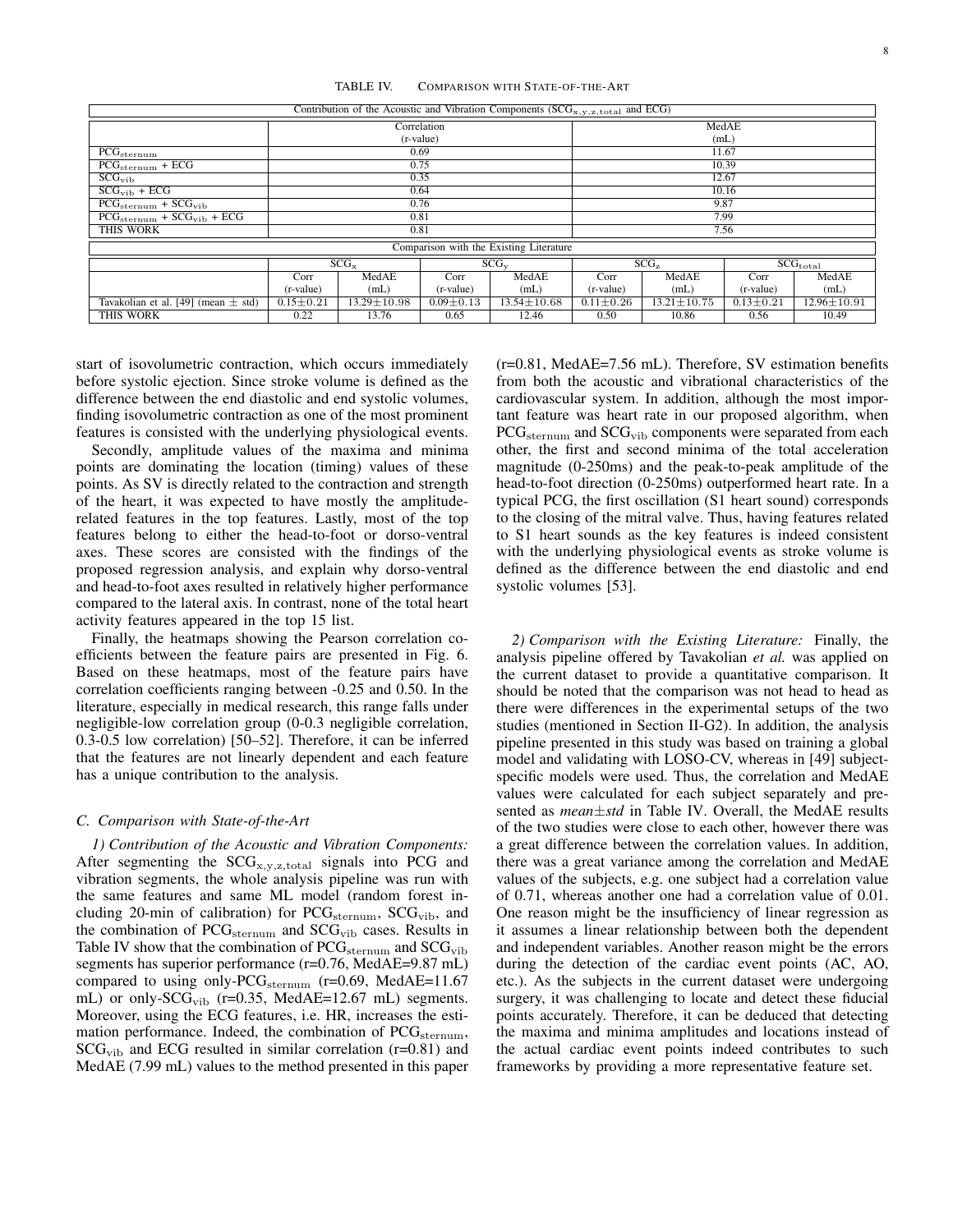![](_page_8_Figure_1.jpeg)

Fig. 6. Pearson correlation coefficients between different feature pairs from  $SCG_{X,Y,Z,\text{total}}$  signals.

#### *D. Limitations and Future Work*

The limitations of this study are the relatively small sample size, and that the study was conducted at a single clinical site. Future studies will be necessary to assess the reproducibility of the methods including larger and more diverse datasets in patients having various diseases, and undergoing a variety of surgical procedures or different anesthetics techniques. For example, more extensive studies with serial measurements under various surgical conditions (such as fluid loading etc.) needs to be done to ensure accurate stroke volume prediction. Similarly, an increase in the number of subjects in the training set will improve the generalizability of the algorithm as well as the determination of key SCG features associated with SV prediction. Once the generalizability is achieved through validation in larger datasets, potential ways to achieve realtime monitoring will also be studied. Future versions of the wearable patch will attempt to minimize form factor and improve comfort as well.

Another drawback of this study is the additional prediction error introduced by inter-subject variability. The current problem was framed as monitoring the changes in SV throughout and after the surgery relative to the reference SV values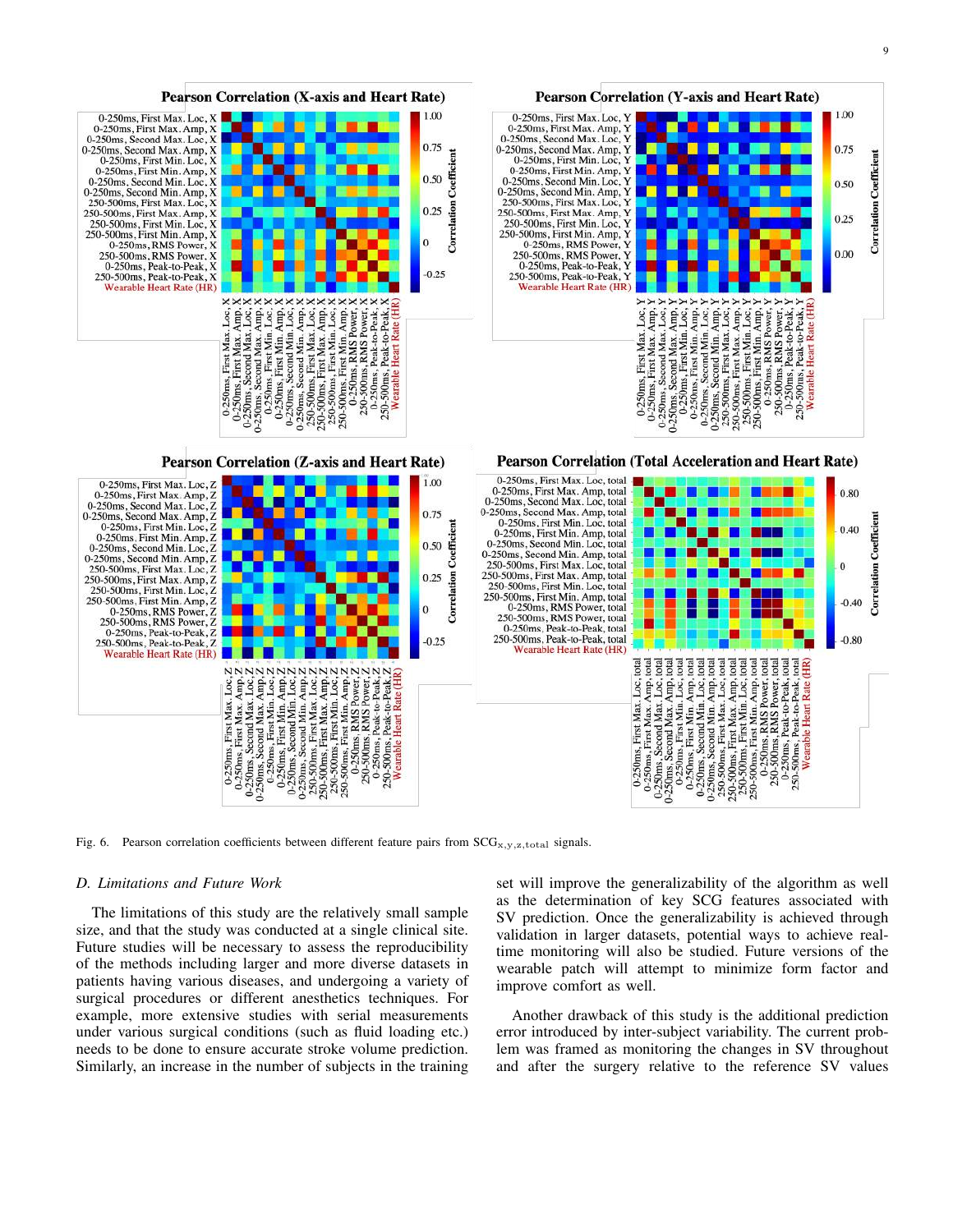taken in pre-incision period, therefore some baseline data was included in the training set for each subject. This reduced the added inter-subject variability error in SV prediction, but requires a brief calibration period (pre-incision) during which both the wearable device and TED were being used. To adapt the wearable patch as an alternative to the TED, the ideal scenario would be having a model without any baseline data. Therefore, future work will also focus on methods to eliminate the effects of inter-subject variability, and the need for a baseline set to enhance the prediction performance of the trained model.

## IV. CONCLUSION

The results of this study demonstrate the feasibility of a wearable patch system to monitor the SV continuously and non-invasively that is applicable to pre-, intra- and postoperative periods. With this proposed technology, the wearable sensor could be applied to conscious, ambulatory patients and used to monitor SV without requiring anesthesia or any invasive intervention. There are obvious benefits of this technology from a patients' perspective. It eliminates the discomfort and risks associated with other techniques for hemodynamic monitoring. Additionally, this technology also has several benefits for healthcare providers. The rapidity and ease with which the device is applied to the patient and the lack of the risks associated with inadvertent needlesticks and exposure to bloodborne infections cannot be underestimated.

In conclusion, the proposed wearable patch system could be a viable alternative for peri-operative hemodynamic monitoring of surgical patients throughout the entire encounter. Combined with appropriate remote capabilities, it could facilitate monitoring the patients remotely after discharge to their homes as well. In addition, as the success of fluid management protocols based on monitoring intra-operative SV has been recently shown, this wearable technology can also be used in the future to potentially guide peri-operative fluid management.

## **REFERENCES**

- [1] S. M. Abbas and A. Hill, "Systematic review of the literature for the use of oesophageal doppler monitor for fluid replacement in major abdominal surgery," *Anaesthesia*, vol. 63, no. 1, pp. 44–51, 2008.
- [2] T. E. Miller, A. M. Roche, and M. Mythen, "Fluid management and goal-directed therapy as an adjunct to enhanced recovery after surgery (eras)," Canadian Journal of Anesthesia/Journal canadien d'anesthésie, vol. 62, no. 2, pp. 158–168, 2015.
- [3] T. J. Gan, A. Soppitt, M. Maroof, H. El-Moalem, K. M. Robertson, E. Moretti, P. Dwane, and P. S. Glass, "Goal-directed intraoperative fluid administration reduces length of hospital stay after major surgery," *Anesthesiology: The Journal of the American Society of Anesthesiologists*, vol. 97, no. 4, pp. 820–826, 2002.
- [4] M. G. Mythen and A. R. Webb, "Perioperative plasma volume expansion reduces the incidence of gut mucosal hypoperfusion during cardiac surgery," *Archives of Surgery*, vol. 130, no. 4, pp. 423–429, 1995.
- [5] S. Walsh, T. Tang, S. Bass, and M. Gaunt, "Doppler-guided intraoperative fluid management during major abdominal surgery: systematic review and meta-analysis," *International journal of clinical practice*, vol. 62, no. 3, pp. 466–470, 2008.
- [6] S. Noblett, C. Snowden, B. Shenton, and A. Horgan, "Randomized clinical trial assessing the effect of doppler-optimized fluid management on outcome after elective colorectal resection," *British Journal of Surgery: Incorporating European Journal of Surgery and Swiss Surgery*, vol. 93, no. 9, pp. 1069–1076, 2006.
- [7] H. Wakeling, M. McFall, C. Jenkins, W. Woods, W. Miles, G. Barclay, and S. Fleming, "Intraoperative oesophageal doppler guided fluid management shortens postoperative hospital stay after major bowel surgery," *British journal of anaesthesia*, vol. 95, no. 5, pp. 634–642, 2005.
- [8] A. M. Roche, T. E. Miller, and T. J. Gan, "Goal-directed fluid management with trans-oesophageal doppler," *Best Practice & Research Clinical Anaesthesiology*, vol. 23, no. 3, pp. 327–334, 2009.
- [9] B. M. Chamberlain and R. J. Willshire, "Oesophageal doppler monitor (odm) guided individualised goal directed fluid management (igdfm) in surgery-a technical review," *surgery*, vol. 19, p. 21, 2010.
- [10] M. Singer, "Continuous haemodynamic monitoring by oesophageal doppler (md thesis)," *London: University of London*, 1990.
- [11] *CardioQ-ODM Product Brochure*, Deltex Medical, www.deltexmedical.com, 2019.
- [12] J.-L. Teboul, B. Saugel, M. Cecconi, D. De Backer, C. K. Hofer, X. Monnet, A. Perel, M. R. Pinsky, D. A. Reuter, A. Rhodes *et al.*, "Less invasive hemodynamic monitoring in critically ill patients," *Intensive care medicine*, vol. 42, no. 9, pp. 1350–1359, 2016.
- [13] R. Makaryus, T. Miller, and T. Gan, "Current concepts of fluid management in enhanced recovery pathways," *British journal of anaesthesia*, vol. 120, no. 2, pp. 376–383, 2018.
- [14] A. G. Kieback, A. C. Borges, T. Schink, G. Baumann, and M. Laule, "Impedance cardiography versus invasive measurements of stroke volume index in patients with chronic heart failure," *International journal of cardiology*, vol. 143, no. 2, pp. 211–213, 2010.
- [15] E. Lorne, Y. Mahjoub, M. Diouf, J. Sleghem, C. Buchalet, P.-G. Guinot, S. Petiot, A. Kessavane, B. Dehedin, and H. Dupont, "Accuracy of impedance cardiography for evaluating trends in cardiac output: a comparison with oesophageal doppler," *British journal of anaesthesia*, vol. 113, no. 4, pp. 596–602, 2014.
- [16] G. Cybulski, E. Michalak, E. Koźluk, A. Piatkowska, and W. Niewiadomski, "Stroke volume and systolic time intervals: beat-to-beat comparison between echocardiography and ambulatory impedance cardiography in supine and tilted positions," *Medical and Biological Engineering and Computing*, vol. 42, no. 5, pp. 707–711, 2004.
- [17] M. Etemadi, O. T. Inan, L. Giovangrandi, and G. T. Kovacs, "Rapid assessment of cardiac contractility on a home bathroom scale," *IEEE transactions on information technology in biomedicine*, vol. 15, no. 6, pp. 864–869, 2011.
- [18] S. Kamoi, C. Pretty, J. Balmer, S. Davidson, A. Pironet, T. Desaive, G. M. Shaw, and J. G. Chase, "Improved pressure contour analysis for estimating cardiac stroke volume using pulse wave velocity measurement," *Biomedical engineering online*, vol. 16, no. 1, p. 51, 2017.
- [19] M. M. Hirschl, M. Binder, M. Gwechenberger, H. Herkner, A. Bur, H. Kittler, and A. N. Laggner, "Noninvasive assessment of cardiac output in critically ill patients by analysis of the finger blood pressure waveform," *Critical care medicine*, vol. 25, no. 11, pp. 1909–1914, 1997.
- [20] S. Rang, B. de Pablo Lapiedra, G. A. van Montfrans, B. J. Bouma, K. H. Wesseling, and H. Wolf, "Modelflow: a new method for noninvasive assessment of cardiac output in pregnant women," *American journal of obstetrics and gynecology*, vol. 196, no. 3, pp. 235–e1, 2007.
- [21] Y. Obata, M. Mizogami, D. Nyhan, D. E. Berkowitz, J. Steppan, and V. Barodka, "Pilot study: Estimation of stroke volume and cardiac output from pulse wave velocity," *PloS one*, vol. 12, no. 1, p. e0169853, 2017.
- [22] H. Ashouri, L. Orlandic, and O. Inan, "Unobtrusive estimation of cardiac contractility and stroke volume changes using ballistocardiogram measurements on a high bandwidth force plate," *Sensors*, vol. 16, no. 6, p. 787, 2016.
- [23] O. T. Inan, P.-F. Migeotte, K.-S. Park, M. Etemadi, K. Tavakolian, R. Casanella, J. Zanetti, J. Tank, I. Funtova, G. K. Prisk *et al.*, "Ballistocardiography and seismocardiography: A review of recent advances," *IEEE journal of biomedical and health informatics*, vol. 19, no. 4, pp. 1414–1427, 2014.
- [24] M. Etemadi, O. T. Inan, J. A. Heller, S. Hersek, L. Klein, and S. Roy, "A wearable patch to enable long-term monitoring of environmental, activity and hemodynamics variables," *IEEE transactions on biomedical circuits and systems*, vol. 10, no. 2, pp. 280–288, 2015.
- [25] O. T. Inan, M. Baran Pouyan, A. Q. Javaid, S. Dowling, M. Etemadi, A. Dorier, J. A. Heller, A. O. Bicen, S. Roy, T. De Marco *et al.*, "Novel wearable seismocardiography and machine learning algorithms